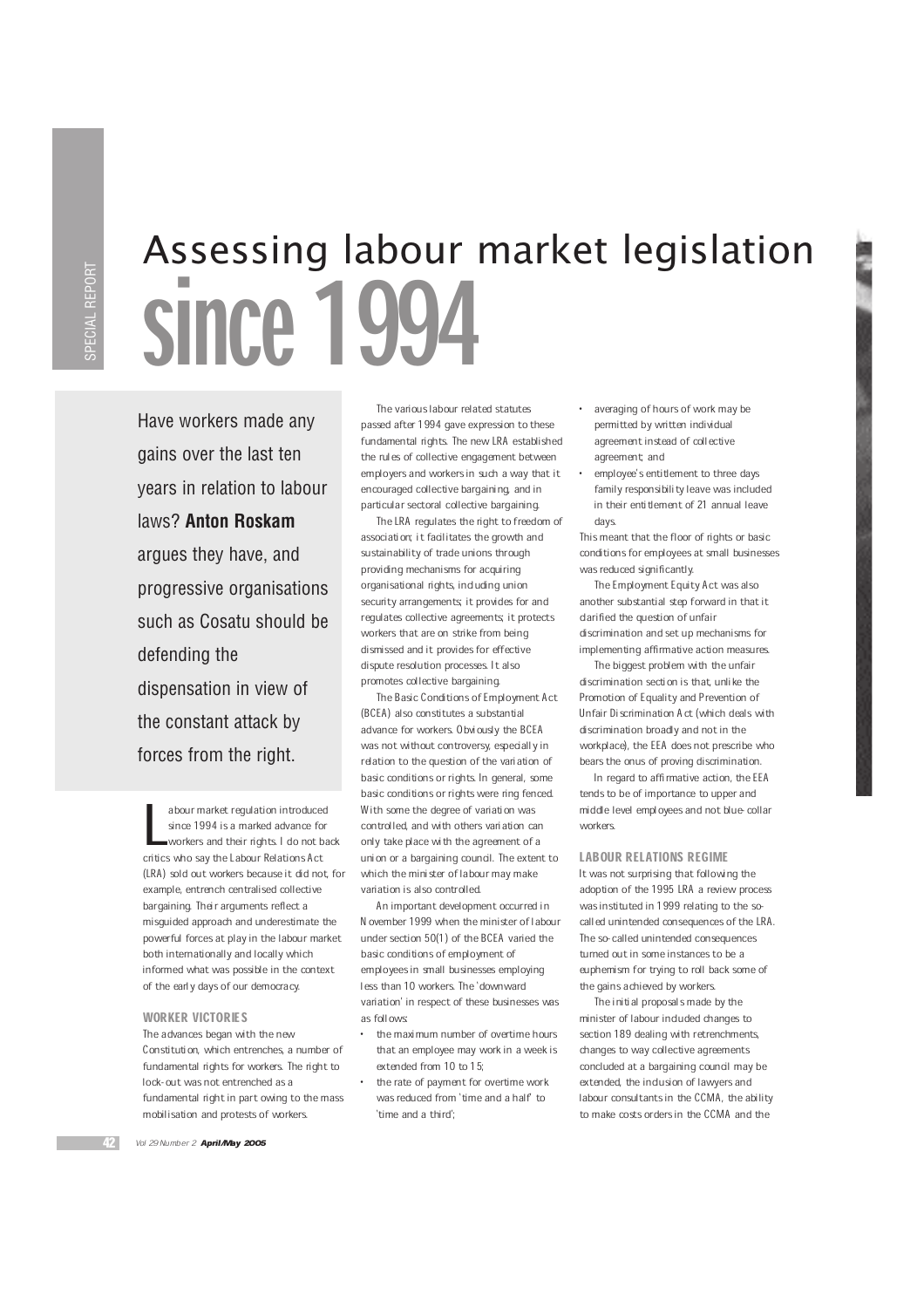

removal of an employee's right to a premium payment for work on Sundays.

In the end, through pressure from the labour movement, the proposals were changed. It is, however, perhaps also important to note that changes in line with so-called greater labour market flexibility were made and included:

the dismissal of probationary employees; section 197, and in particular the right to change the terms and conditions of employees whose terms and conditions are not regulated by collective agreement (who in the main are white-collar workers); and

pre-dismissal arbitrations. For the labour movement the key amendments related to retrenchments, section 197 transfers, presumptions about who is an employee and disclosure of information in retrenchment consultations.

## FUTURE CHALLENGES

There is and will be increasing pressure on the government to erode these rights and rules in favour of capital in the name of greater labour market flexibility, being investor friendly, job creation and small business.

In order to counteract these proposed erosions the trade union movement must challenge the propaganda and sound bites that are repeated over and over again in the hope that their repetition will ensure their truth. These sound bites include such startling notions as

· `The biggest problem that we face in South Africa is that the labour market is too inflexible; for example, if we could only fire people more easily, we would hire more people and thereby create more employment'.

- 'Its too easy for a person to declare a dispute at the CCMA'.
- 'If we could pay our workers less then businesses would hire more people and therefore help solve the employment problem'.

In many instances these kinds of sound bites are, amongst other things, a mask for managerial incompetence. Instead of resolving the problem such as a dispute about an unfair labour practice the employer tries to get rid of it or prevent it from being articulated, which is a sure recipe for industrial strife. These kinds of arguments are also often a smokescreen for employers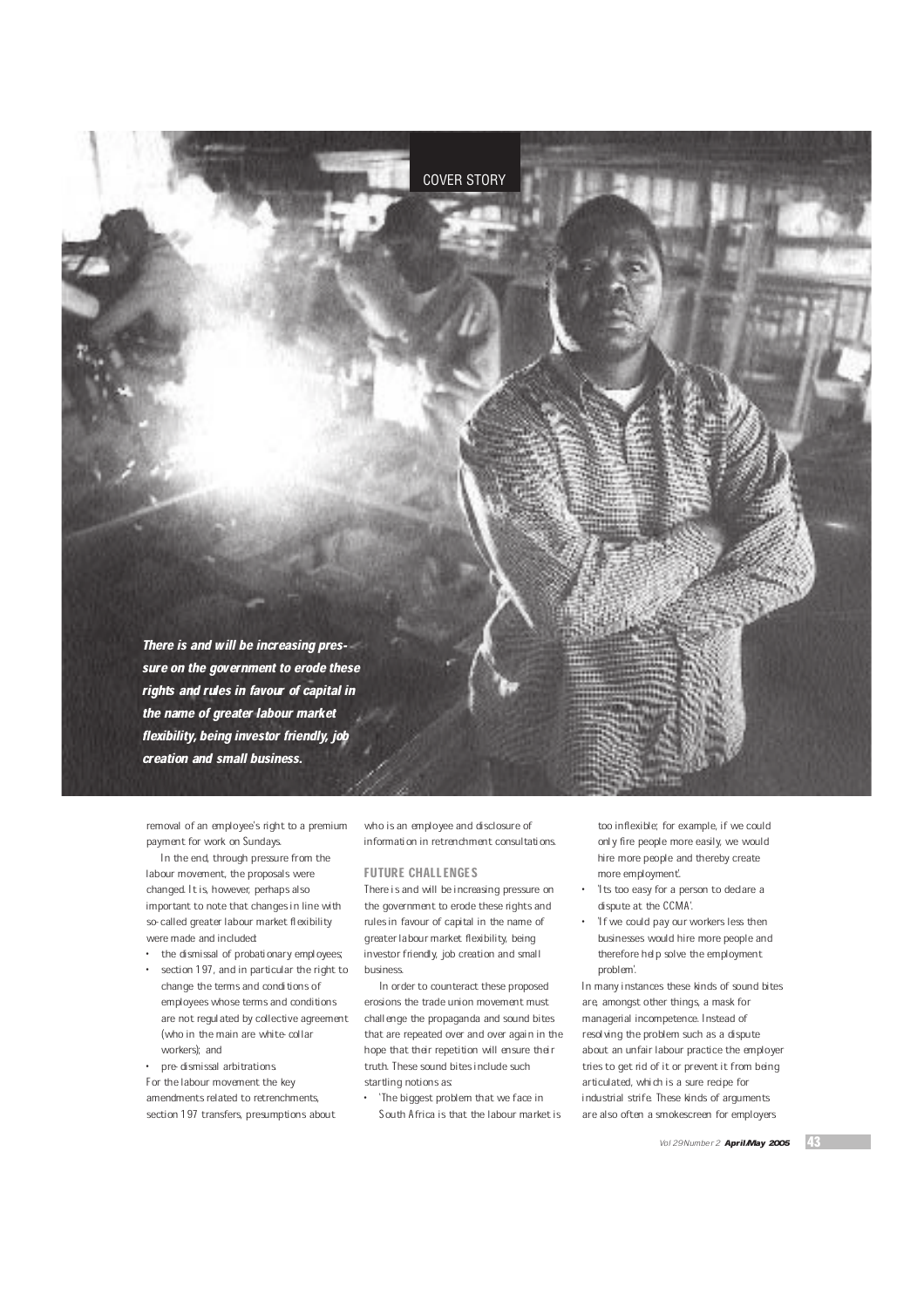The challenge to the present regulations will be two-fold. It will include an attack on the floor of rights or basic conditions and will also include an attack on the rules of engagement and the institutions of collective bargaining. The entry point will be the interests of small and medium size enterprises, and perhaps in particular black small businesses.

being able to extract greater profits. The proponents of these arguments frequently display ignorance of labour market regulations. Only sometimes are these sound bites a misguided articulation of a genuine problem.

The challenge to the present regulations will be two-fold. It will include an attack on the floor of rights or basic conditions and will also include an attack on the rules of engagement and the institutions of collective bargaining. The entry point will be the interests of small and medium size enterprises, and perhaps in particular black small businesses. The proposals will be justified on the basis of employment creation and attracting foreign investment.

The problem with many of these justifications is that they lack empirical evidence justifying this course of action. The ideologies behind them do not have the best interests of the working class in mind.

LABOUR MARKET FLEXIBILITY In a paper presented to the 12th Annual Labour Law Conference in 1999 Professor Halton Cheadle broke the concept of labour flexibility, which in essence refers to an employer's capacity to make changes



speedily and at minimal cost, down into three categories.

- The first is employment flexibility. This in turn involves three components (a) numerical flexibility, which relates to flexibility about the size of the workforce; (b) structural flexibility, which refers to flexibility about how people are appointed and promoted i.e. the work organisation structure; and (c) work time flexibility, which refers to flexibility about when and where a worker works.
- The second category is called wage flexibility, which involves the ability to increase or decrease wages.
- The third category involves work process flexibility, which relates to the ability to change work practices.

# Employment flexibility - numerical flexibility

The argument from the neo-liberal camp is that the law of unfair dismissal contained in the LRA puts a brake on the employment of new employees because the provisions of that chapter make it more difficult to dismiss an employee. I do not know of any empirical study that proves this startling assertion.

In my view the law relating to probation does not have a significant impact upon blue-collar workers, and if the law relating to probation still remains a problem, and this problem can be properly demonstrated, then perhaps the labour movement should consider accepting further relaxations on the procedural requirements relating to dismissals of probationary employees provided employees are guaranteed the right to refer their disputes to the CCMA and have them adjudicated there.

The second argument is that there is great difficulty in dismissing employees for operational requirements so that employers do not hire employees when the operational need arises. The logic of the assertion is dubious to say the least. Our recent history and the thousands upon thousands of workers who have lost their jobs through retrenchments is testimony to the ease with which retrenchments can take place.

In any event, even if this argument were correct, as Cheadle points out if employers do not know how long they may need employees they can always offer fixed-term contracts.

The rise of casualisation, labour brokers and temporary employees is testimony to the

Vol 29 Number 2 April/May 2005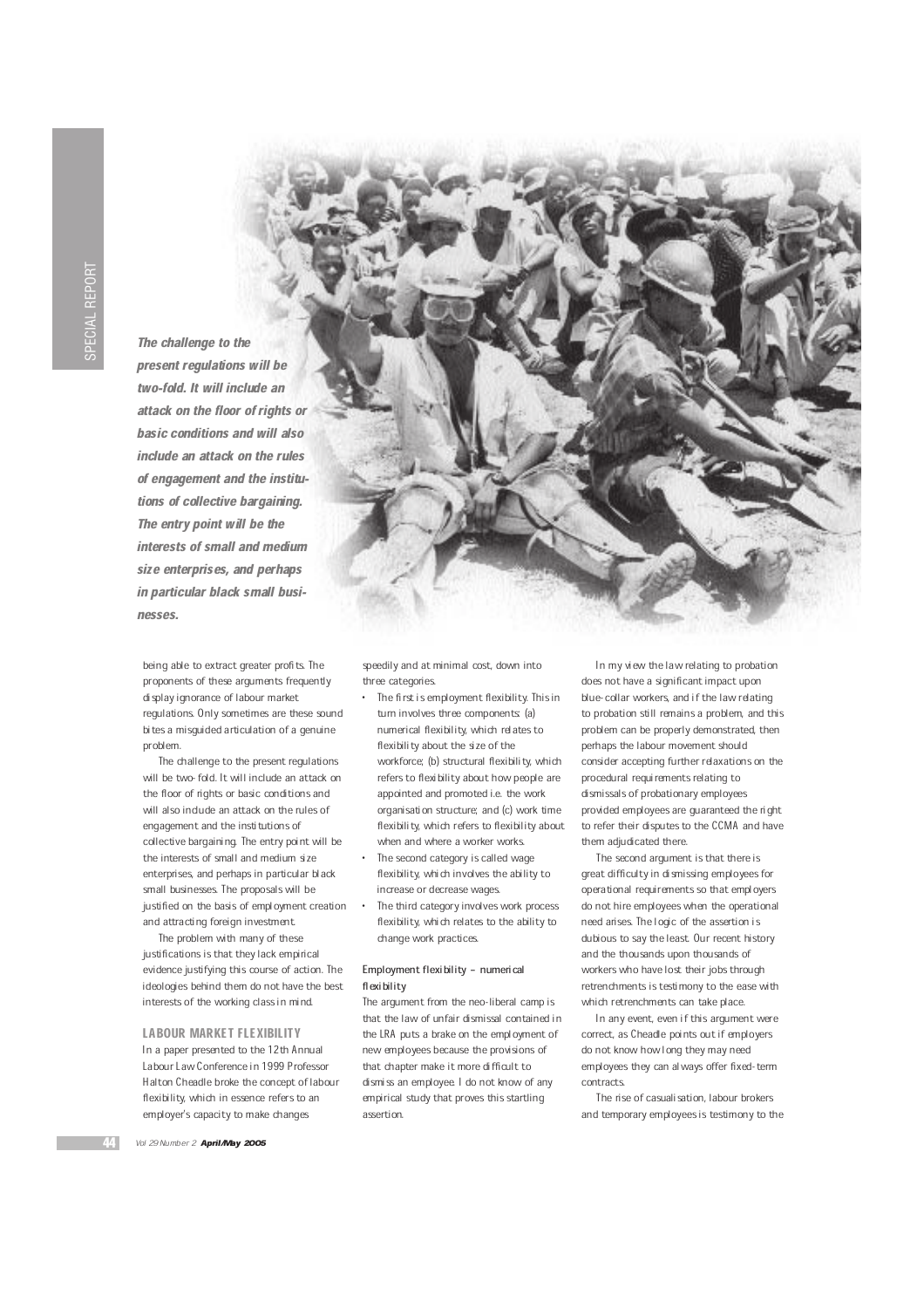# COVER STORY

second argument being erroneous. The extent of this casualisation and the use of labour brokers is itself a problem affecting the welfare of working people and something that I believe requires greater regulation.

The third argument is that `it is costly to dismiss - transaction time (disciplinary hearings, CCMA hearings, meetings with lawyers, Labour Court hearings) and the actual costs (legal, settlement or compensation)'. As Cheadle correctly and rather bluntly points out. 'If the employer wishes to avail himself of the state machinery that costs nothing directly, it must be then prepared to expend the transaction time.'

It is also important to question whether the costs of the CCMA and the Labour Court are out of kilter with other legal processes. I know of no empirical study that proves this point. There is, nevertheless, certainly a perception that the CCMA and its processes are not kind to small employers. Examples are quoted of long delays, postponements and requirements that a small employer attend the CCMA many times drawing the entrepreneur away from valuable productive time at his or her business. Again it is difficult to establish the real cause of the problem: Is it the CCMA or is it the employer?

#### Employment flexibility - structural flexibility

Structural flexibility deals with the way employees are appointed and promoted. In general the only two aspects of South African legislation that regulate this are the prohibition of unfair discrimination, which in the EEA is extended to applicants for employment, and the prohibition in the unfair labour practice definition of unfair conduct relating to promotions. There is, besides this, complete flexibility and none of the rigidities that one sees, for example, in the American labour market are apparent in South Africa.

There may be further regulation that is agreed to by employers in collective agreements or set out by employers themselves in policy documents, which they are required to adhere to, but in this case

they have developed such policies or agreements out of their own volition and they should take responsibility for their own actions.

#### Employment flexibility - work time flexibility

Working hours are determined by way of individual or collective agreement, except that agreements must comply with the floor of minimum rights in the BCEA or a sectoral determination issued by the minister of labour in terms of the BCEA.

There is no specification in law about what the nature of the shifts should be - for example, should it be a two or three shift system - provided they fall within the parameters set or exemptions allowed by the BCEA. Working hours must be determined by agreement, as is the case with all contracts, although often employers are now trying to determine them unilaterally or with the threat of dismissal.

It is important to note that exemptions have already been granted to small business and I refer in this regard to the exemptions granted in November 1999. It seems that this exemption was granted without any evidence of the need for these exemptions. I anticipate that a further downgrading of the floor of rights with regard to work time arrangements will be proposed.

#### Wage flexibility

Wages are determined by collective or individual agreement and collective bargaining. There is, unlike other countries, no minimum wage, except that in certain sectors, which are usually sectors where workers have little bargaining power and may be vulnerable to unacceptable levels of exploitation, the minister of labour deems it necessary to issue sectoral determinations specifying minimum wages and terms and conditions of employment.

Collective agreements concluded in a sector may be extended to non-participants. These collective agreements generally set minimum wages and terms and conditions of employment. There is therefore flexibility upwards. As regards downward flexibility the LRA requires all collective agreements to have exemption mechanisms built into them

so that employers can apply for exemptions. The vast majority of exemption applications to bargaining councils are in fact granted.

Section 30(1)(b) of the LRA requires bargaining councils constitutions to provide for the representation of small and medium enterprises on the council.

I suspect there will be further attacks on the ability of parties to extend collective agreements to non-participants. In the runup to the 2002 amendments there were calls for the minister of labour to be granted a greater discretion with regard to the extension of collective agreements to nonparties and for such criteria such as job creation to be introduced into the evaluation of whether or not an agreement should be extended. I believe trade unions should oppose the introduction of subjective criteria of this nature, which are not easily evaluated.

#### Work process flexibility

Work process flexibility, which deals with ability to change work practices, generally falls in our law within the area of managerial prerogative, which in essence provides for comprehensive flexibility. It is within workers' rights to declare disputes about such matters, and to demand agreements relating to these issues. No one should be excluded from campaigning for such demands.

#### OTHER KEY ISSUES FOR THE FUTURE

Aside from concerns around the legislation, including the Skills Development Act, the effectiveness of some key labour market institutions needs to be addressed. These include the following:

- · The Labour Court and status of Labour Appeal Court.
	- The CCMA In the main I believe the CCMA is an efficient body. This is not to say that it is without problems. In certain regions more attention has to be paid to the efficacy of the CCMA processes and the quality of its commissioners. It is important that a proper investigation is made of the functioning and efficacy of the CCMA. I do not believe that poor efficacy and functioning of such an institution should be allowed to justify